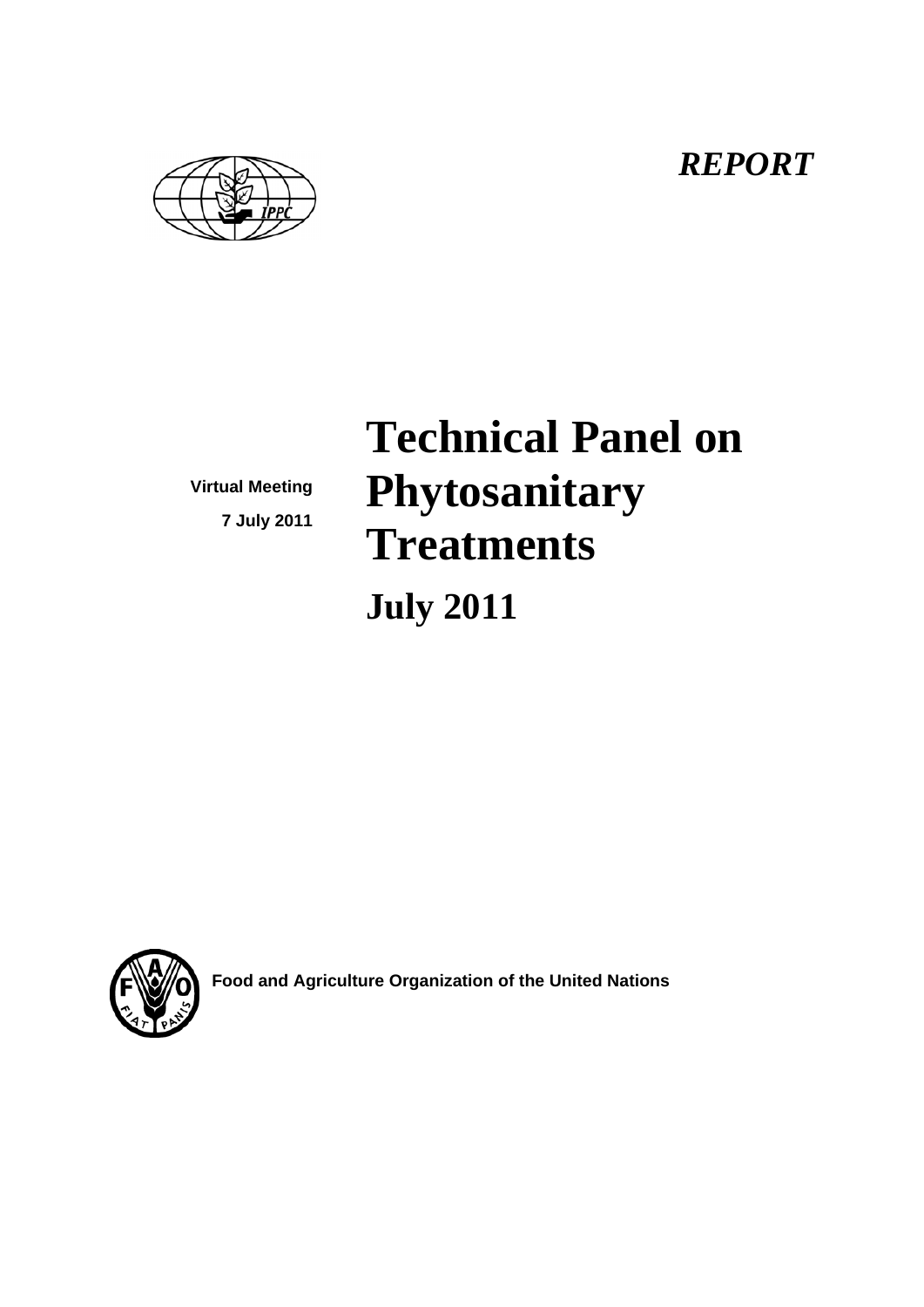The designations employed and the presentation of material in this information product do not imply the expression of any opinion whatsoever on the part of the Food and Agriculture Organization of the United Nations (FAO) concerning the legal or development status of any country, territory, city or area or of its authorities, or concerning the delimitation of its frontiers or boundaries. The mention of specific companies or products of manufacturers, whether or not these have been patented, does not imply that these have been endorsed or recommended by FAO in preference to others of a similar nature that are not mentioned.

The views expressed in this information product are those of the author(s) and do not necessarily reflect the views of FAO.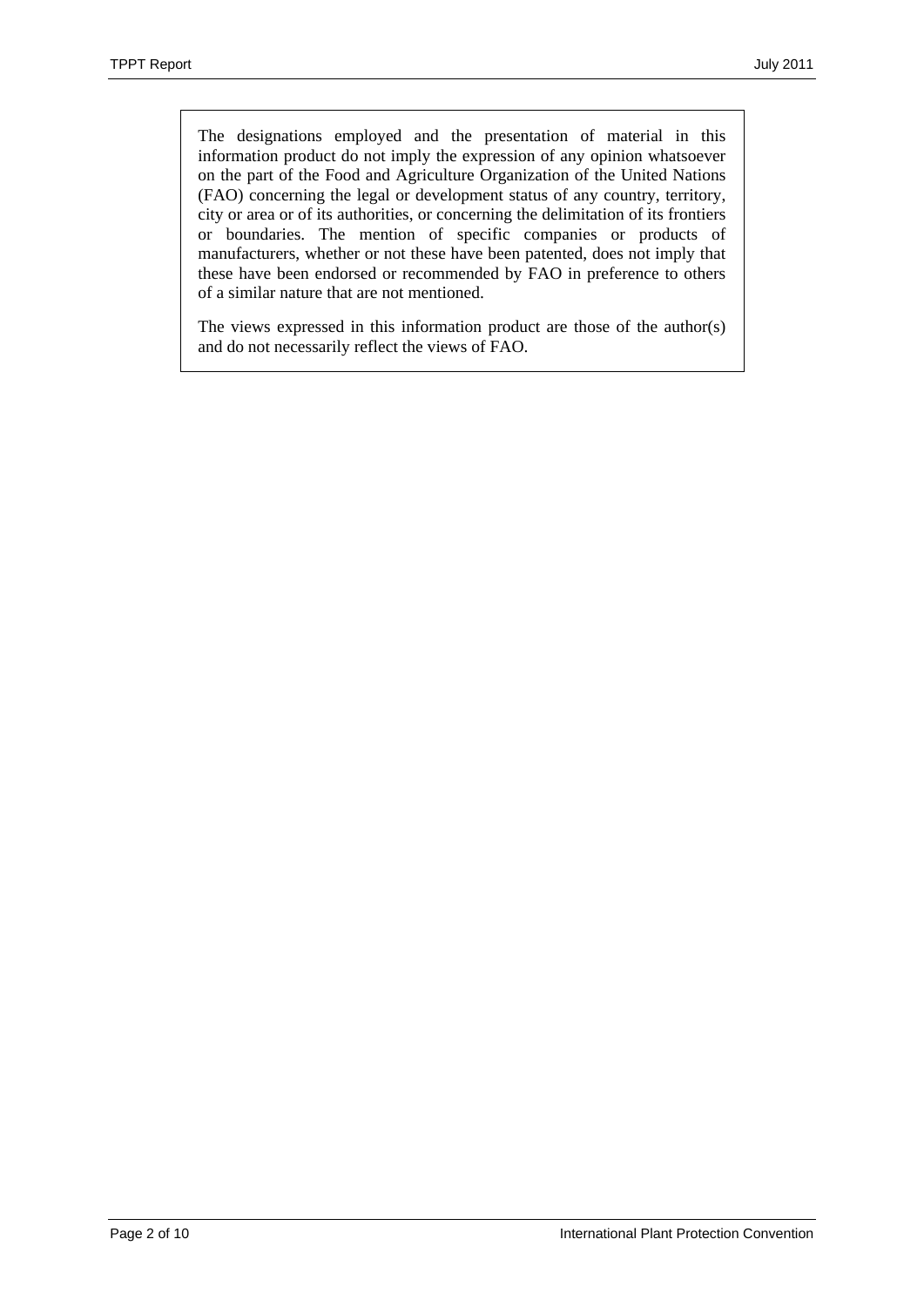# **1. OPENING OF THE MEETING**

#### **1.1 Orientation Refresher for GoToTraining1**

Before beginning the meeting, the IPPC Secretariat gave a brief overview/refresher of the virtual meeting software connection program Go-To-Meeting (GTM) via the training tool GoToTraining and also noted the etiquette and ground rules for participants to follow during the meeting.

#### **1.2 Welcome by the IPPC Secretariat**<sup>2</sup>

The IPPC Secretariat welcomed the participants to the meeting. In attendance were seven of the ten Panel members (Technical Panel on Phytosanitary Treatments (TPPT)), the two IPPC Secretariat Leads for the Panel, and a Consultant for technical support. The other three panel members, including the steward, were unable to attend due to problems with the internet connection. The Secretariat will aim to resolve these technical issues before the next virtual meeting so that all members are able to participate.

The Secretariat noted the rational aim of the meeting was to have a discussion about whether to continue working on the sulfuryl flouride (SF) phytosanitary treatments and to make recommendations to the Standards Committee (SC) on how to move forward in view of recent evidence that SF is a potent Green House Gas (GWG).

The Panel reviewed the agenda (see appendix 1 to this report) and documents list (see appendix 2 to this report). The Panel added document 2011\_TPPT\_Jul\_09 to the documents list and to agenda item  $\mathcal{L}$ 

#### **1.3 Introductions3**

The meeting participants introduced themselves and agreed to update their contact information on the IPP if necessary (see appendix 3 to this report).

#### **2. FOCUSED CONVERSATION ON HUNT 2009 ARTICLE**

The panel discussed whether to continue working on the sulfuryl flouride (SF) phytosanitary treatments<sup>4</sup>. The steward had recently found a news article<sup>5</sup> (Hunt 2009) which stated that SF is potentially 4800 times more potent than  $CO<sub>2</sub>$  as a GHG. The panel is aware of the Global Warming (GW) potential of the SF molecule, but its overall contribution in the atmosphere to GW appears to be uncertain. And, given its low concentrations in the atmosphere relative to  $CO<sub>2</sub>$ , its contribution to GW is small.

The panel did not find any articles challenging Hunt 2009, but noted that this is all new research. The panel reviewed Mühle et al. 2009<sup>6</sup> and recognized that there are a number of uncertainties regarding the atmospheric fate of SF (particularly the rate at which the molecule is removed from, or drops out of, the atmosphere) which are still unresolved. These uncertainties will likely lead to further research and a re-evaluation of SF's atmospheric impact as a GHG.

1

<sup>1</sup> 2011\_TPPT\_Jul\_04

<sup>2</sup> 2011\_TPPT\_Jul\_01, 2011\_TPPT\_Jul\_02

<sup>3</sup> 2011\_TPPT\_Jul\_03

<sup>4</sup> Sulfuryl fluoride fumigation of wood packaging material (2007-101); Methyl isothiocyanate and sulfuryl fluoride (Ecotwin mixture) fumigation for *Bursaphelenchus xylophilus*, Coleoptera: Cerambycidae, and Coleoptera: Scolytinae of wood packaging material (2007- 102)

<sup>5</sup> 2011\_TPPT\_Jul\_05

<sup>6</sup> 2011\_TPPT\_Jul\_07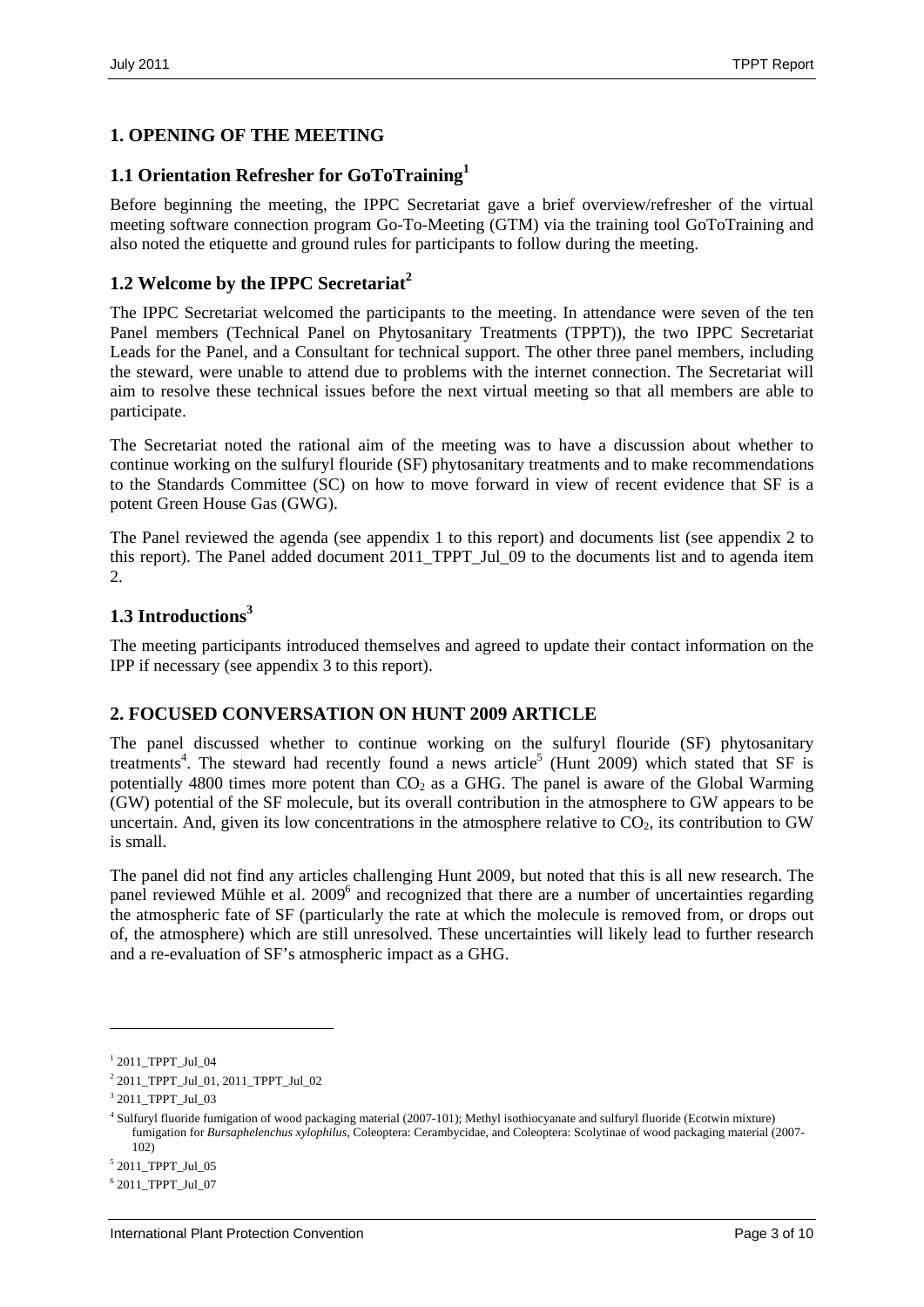The TPPT noted that SF is approved by the European Community (via Dir 91/414 or its replacement) and a number of other countries, and continues to be manufactured. The TPPT intends, therefore, in the absence of a definitive consensus regarding the GW potential of this fumigant, to continue to evaluate (and assess) phytosanitary treatment submissions based on this active ingredient, on the basis that there is an urgent need for alternative treatments to methyl bromide.

The panel understood that the Intergovernmental Panel on Climate Change (IPCC) will be evaluating the GHG potential of SF in 2012 and the TPPT will follow the lead provided by the IPCC (and any other relevant information which comes to light) in terms of future decisions it will make regarding SF.

The TPPT is also aware of the U.S. EPA's decision to commence a "phased-down withdrawal" of SF from use in "food storage and processing facilities" due to one of its breakdown products, fluoride, as a potential residue problem.

The panel concluded to continue the work on the two SF treatments until there is sound scientific evidence that addresses the uncertainties noted by the panel.

# **3. RECOMMENDATIONS TO THE SC**

The SC is invited to:

1. Recommend that the TPPT continue work on SF treatments until there is sound scientific evidence that addresses the uncertainties noted by the panel.

2. Request the IPPC Secretariat to send a letter to the IPCC and to the NPPOs of Germany and Japan (submitters of SF treatments) as notification that the TPPT is investigating the issue of concerns about SF and its atmospheric impacts.

# **4. OTHER BUSINESS**

The TPPT had no additional business to discuss at this meeting.

# **5. FOLLOW-UP ACTIONS FOR NEXT TPPT VIRTUAL MEETING**

If approved by the SC, the IPPC Secretariat will send letters to the IPCC and NPPOs of Germany and Japan.

# **6. CLOSE OF THE MEETING**

The TPPT agreed the next virtual meeting will take place in August 2011. The IPPC Secretariat will select a date, but all members agreed to the time (12:00 to 14:00 Rome, Italy time) for that meeting.

The agenda items for the next TPPT virtual meeting will be the footnote for irradiation treatments in ISPM 28:2007, as the IPPC Secretariat received additional comments on the footnote during CPM-6 (2011). Also, the TPPT will review a draft of a TPPT guidance document on criteria used by the TPPT to evaluate different types of treatments (from summary reports).

The TPPT members will also adopt the July 2011 meeting report via email before the August 2011 meeting.

In evaluating the effectiveness of the virtual meeting, the TPPT in general were very positive about the experience. The communication was effective, the meeting ran more smoothly than expected, it was a good alternative to face-to-face meetings, and the panel was able to accomplish simple tasks from remote locations. However, the panel noted that virtual meetings may not be effective for complex tasks such as drafting a treatment. One panel member noted that the dynamics of a face-to-face meeting may allow a more thorough review, discussion and development of treatments and other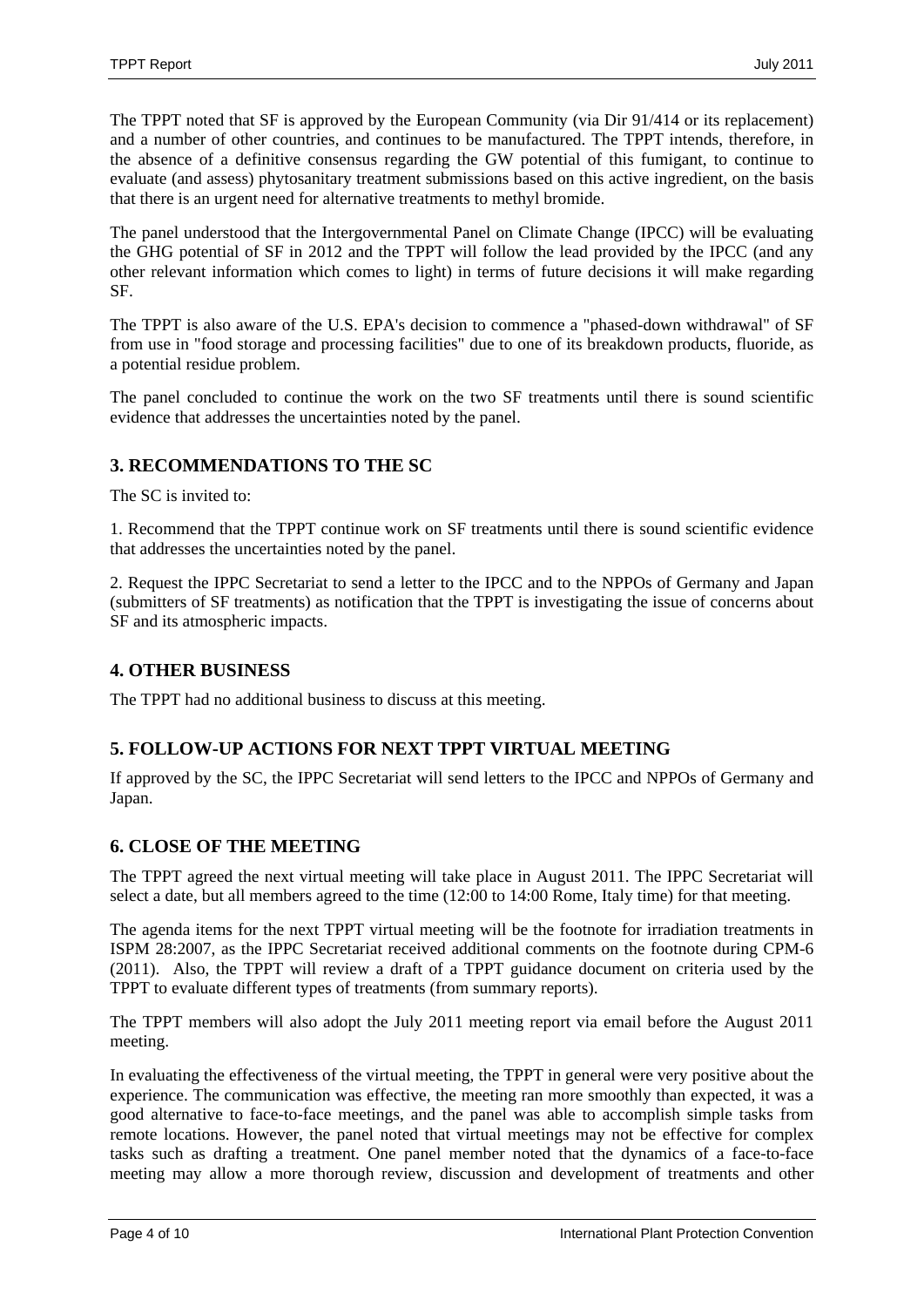documents. The panel also noted that three members were not in attendance due to connection problems and that not all members who were able to connect could easily and significantly contribute to the discussion (i.e. were dependent only on the 'chat (text) feature' of GTM to engage). Another member also requested to have all the telephone connection information well in advance of the meeting and not just a few hours before. The IPPC Secretariat noted this and will make sure to provide this information at least three business days before the next meeting.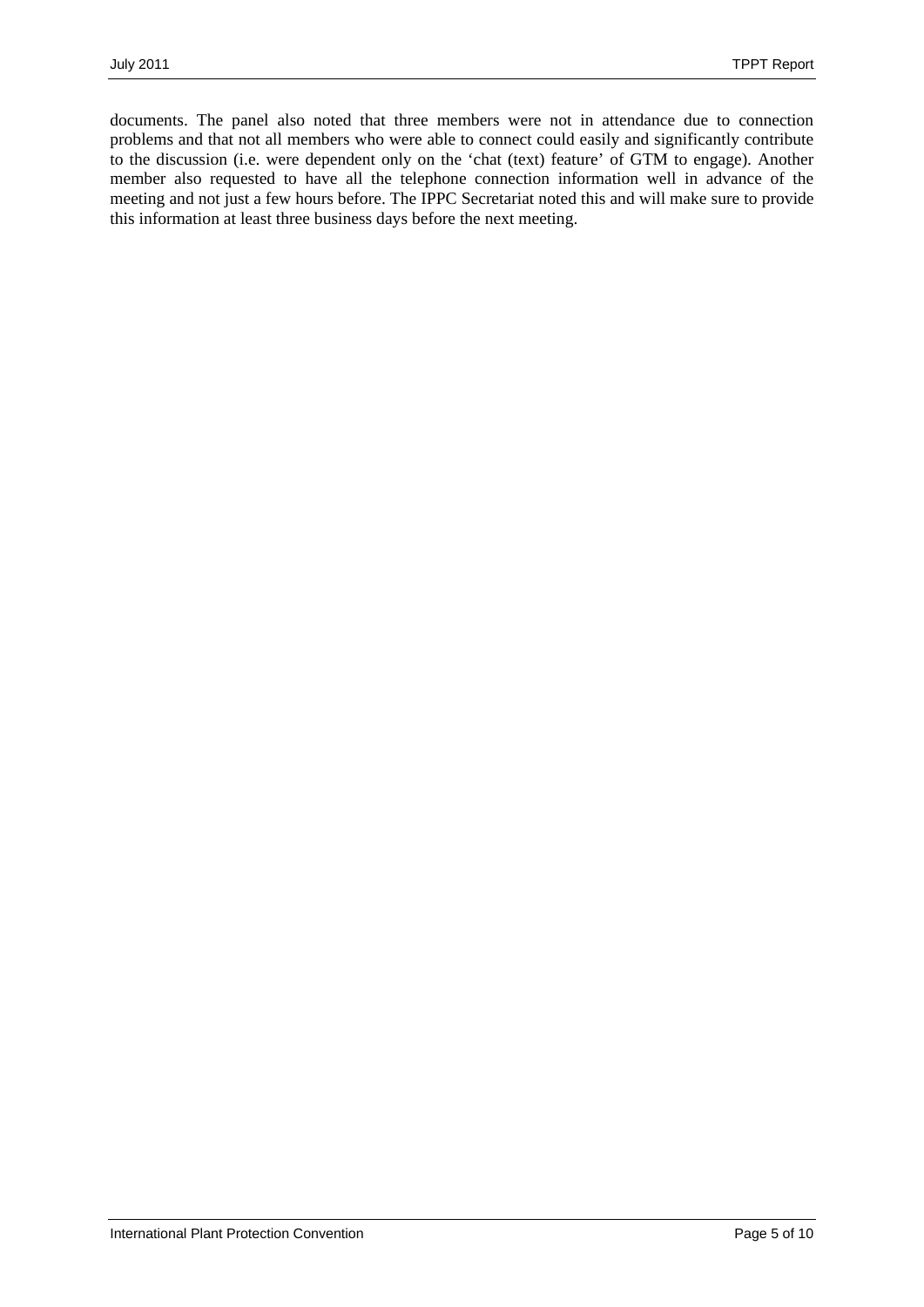Appendix 1 – Agenda

# **2011 VIRTUAL MEETING OF THE TECHNICAL PANEL ON**

#### **PHYTOSANITARY TREATMENTS**

# **7 July 2011**

#### **GoToTraining**

# **AGENDA**

| <b>AGENDA ITEM</b>                                 | <b>DOCUMENT NO.</b> | <b>PRESENTER</b> |
|----------------------------------------------------|---------------------|------------------|
| 1. Opening of the meeting                          |                     |                  |
| 1.1 Orientation Refresher for GoToTraining         | 2011_TPPT_Jul_04    | <b>DUBON</b>     |
| 1.2 Welcome by the IPPC Secretariat                | 2011_TPPT_Jul_01    | <b>ZETTLER</b>   |
|                                                    | 2011_TPPT_Jul_02    |                  |
|                                                    | 2011 TPPT Jul 03    |                  |
| 1.3 Introductions                                  |                     | <b>ZETTLER</b>   |
| 2. Focused Conversation on Hunt 2009 Article       | 2011_TPPT_Jul_05    | <b>ZETTLER</b>   |
|                                                    | 2011 TPPT Jul 06    |                  |
|                                                    | 2011_TPPT_Jul_07    |                  |
|                                                    | 2011_TPPT_Jul_08    |                  |
|                                                    | 2011_TPPT_Jul_09    |                  |
| 3. Recommendations to the SC                       |                     | <b>ZETTLER</b>   |
| 4. Other business                                  |                     | <b>ZETTLER</b>   |
| 5. Follow-up Actions for next TPPT Virtual Meeting |                     | <b>ZETTLER</b>   |
| 6. Close of the meeting                            |                     | <b>ZETTLER</b>   |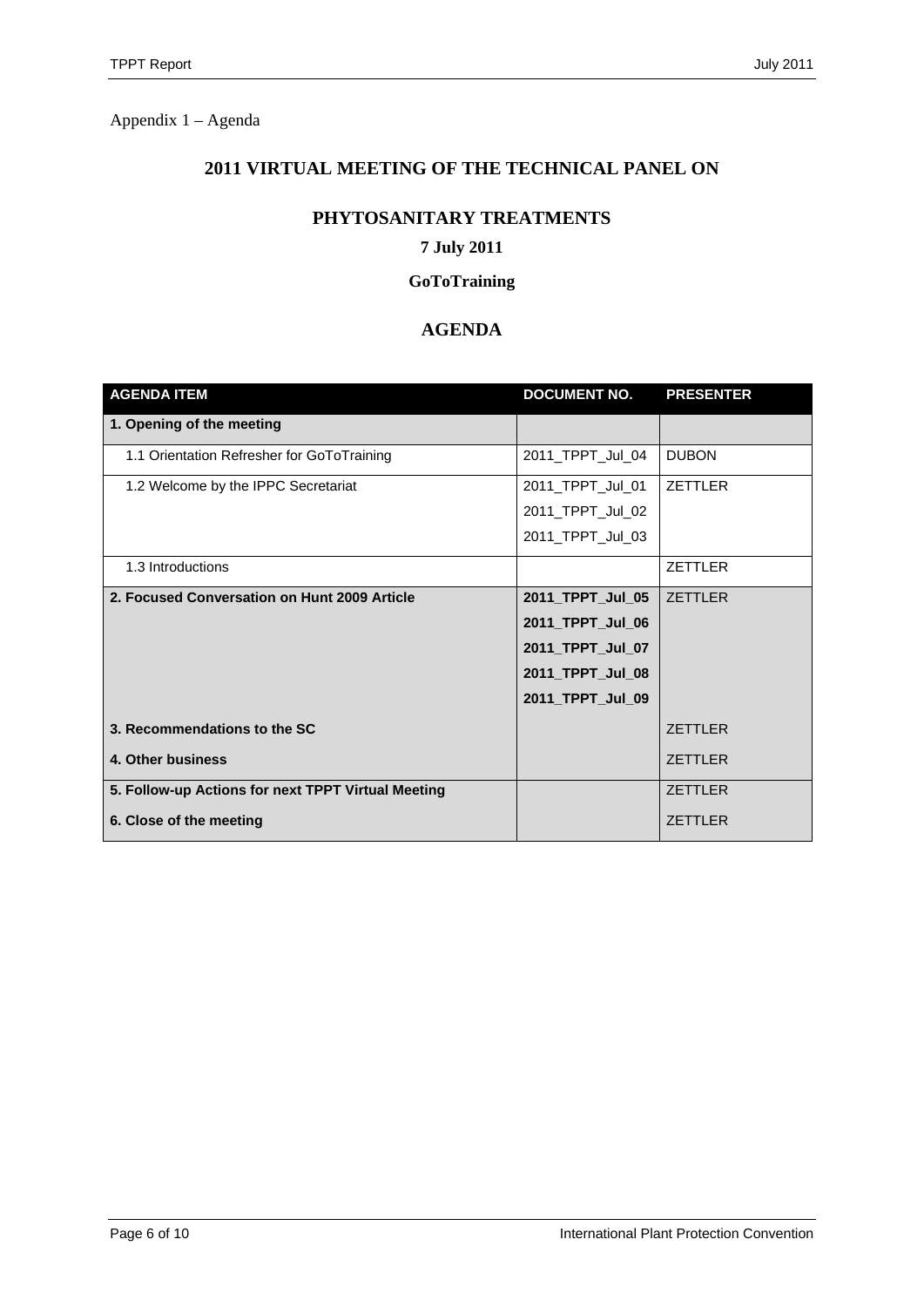Appendix 2 – Documents List

# **2011 VIRTUAL MEETING OF THE TECHNICAL PANEL ON**

#### **PHYTOSANITARY TREATMENTS**

# **7 July 2011**

#### **GoToTraining**

# **DOCUMENTS LIST**

| <b>DOCUMENT NUMBER</b> | <b>AGEND</b><br><b>A ITEM</b> | <b>DOCUMENT TITLE</b><br>(PREPARED BY/PRESENTED BY)                                                                                                                                              | <b>DATE POSTED /</b><br><b>DISTRIBUTED</b> |
|------------------------|-------------------------------|--------------------------------------------------------------------------------------------------------------------------------------------------------------------------------------------------|--------------------------------------------|
| 2011_TPPT_Jul_01       | 01                            | Agenda                                                                                                                                                                                           | 2011-07-02                                 |
| 2011 TPPT Jul 02       | 01                            | Documents list                                                                                                                                                                                   | 2011-07-02                                 |
| 2011_TPPT_Jul_03       | 01                            | Participants list                                                                                                                                                                                | 2011-07-02                                 |
| 2011_TPPT_Jul_04       | 01                            | Virtual meeting information                                                                                                                                                                      | 2011-07-02                                 |
| 2011_TPPT_Jul_05       | 02                            | Hunt 2009. New greenhouse gas discovered:<br>Sulfuryl fluoride, 4800x worse than CO2                                                                                                             | 2011-06-28                                 |
| 2011_TPPT_Jul_06       | 02                            | Papadimitriou et al. 2009. Experimental and<br>Theoretical Study of the Atmospheric Chemistry<br>and Global Warming                                                                              | 2011-06-28                                 |
| 2011_TPPT_Jul_07       | 02                            | Muhle et al. 2009. Sulfuryl fluoride in the global<br>atmosphere                                                                                                                                 | 2011-06-28                                 |
| 2011_TPPT_Jul_08       | 02                            | Sulbaek Andersen et al 2008. Atmospheric<br>Chemistry of Sulfuryl Fluoride: Reaction with OH<br>Radicals, CI Atoms and O3, Atmospheric<br>Lifetime, IR Spectrum, and Global Warming<br>Potential | 2011-07-02                                 |
| 2011_TPPT_Jul_09       | 02                            | EFSA 2010. Conclusion on the peer review of<br>the pesticide risk assessment of the active<br>substance sulfuryl fluoride                                                                        | 2011-07-07                                 |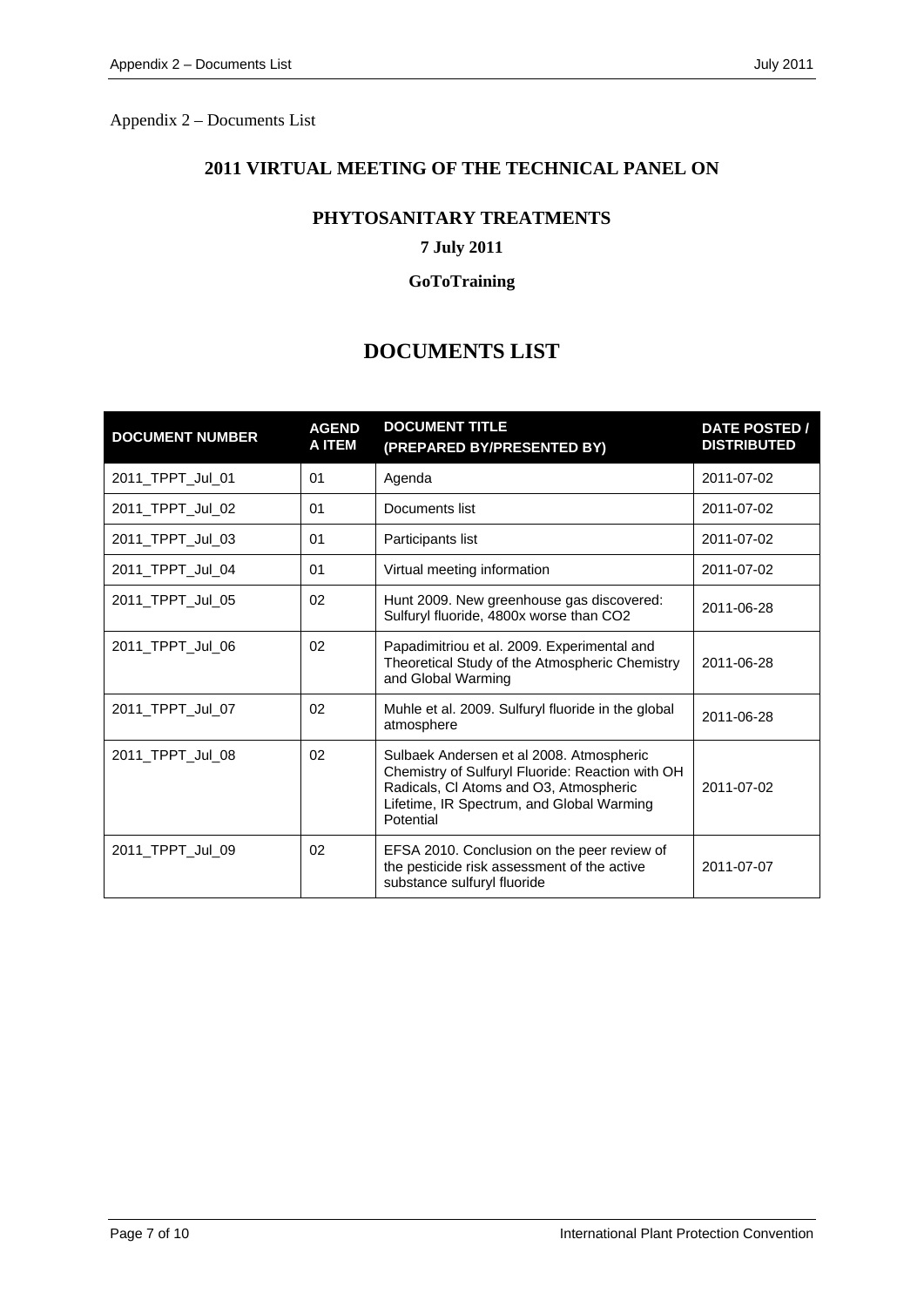Appendix 3 – Participants List

#### **2011 VIRTUAL MEETING OF THE TECHNICAL PANEL ON**

#### **PHYTOSANITARY TREATMENTS**

#### **7 July 2011**

#### **GoToTraining**

# **PARTICIPANTS LIST**

| <b>Participant</b><br>role | Name, mailing, address, telephone                                                                                                                                                                          | <b>Email address</b>                   | Term<br>expires      |
|----------------------------|------------------------------------------------------------------------------------------------------------------------------------------------------------------------------------------------------------|----------------------------------------|----------------------|
| <b>Member</b>              | Ms Alice <b>BAXTER</b><br>Assistant Director, Directorate Plant<br>Health<br>Department of Agriculture<br>Private Bag X258<br>Pretoria 0001<br><b>SOUTH AFRICA</b><br>Tel: +27 12 3196114                  | nppoza@daff.gov.za;<br>dph@daff.gov.za | $2013 -$<br>1st Term |
| <b>Member</b>              | Mr Ray CANNON<br><b>Central Science Laboratory</b><br>Sand Hutton<br>York YO41 1LZ<br><b>UNITED KINGDOM</b><br>Tel: +44 (0)1904 462218                                                                     | r.cannon@csl.gov.uk;                   | $2013 -$<br>1st Term |
| <b>Member</b>              | Mr Andrew JESSUP<br>Senior Research Horticulturist<br>NSW Department of Primary Industries<br>Locked Bag 26, GOSFORD NSW 2250<br><b>AUSTRALIA</b><br>Tel: +02 4348 1965                                    | andrew.jessup@industry.nsw.gov.au;     | $2014 -$<br>1st Term |
| <b>Member</b>              | Mr Mohammad Katbeh <b>BADER</b><br>Head of Phytosanitary Department<br>Ministry of Agriculture<br>P.O. Box 11732, Area code 662<br>Amman<br><b>JORDAN</b><br>Tel: +962 6 5686151<br>Mob: +962 6 79 5895691 | katbehbader@moa.gov.jo;                | $2013 -$<br>1st Term |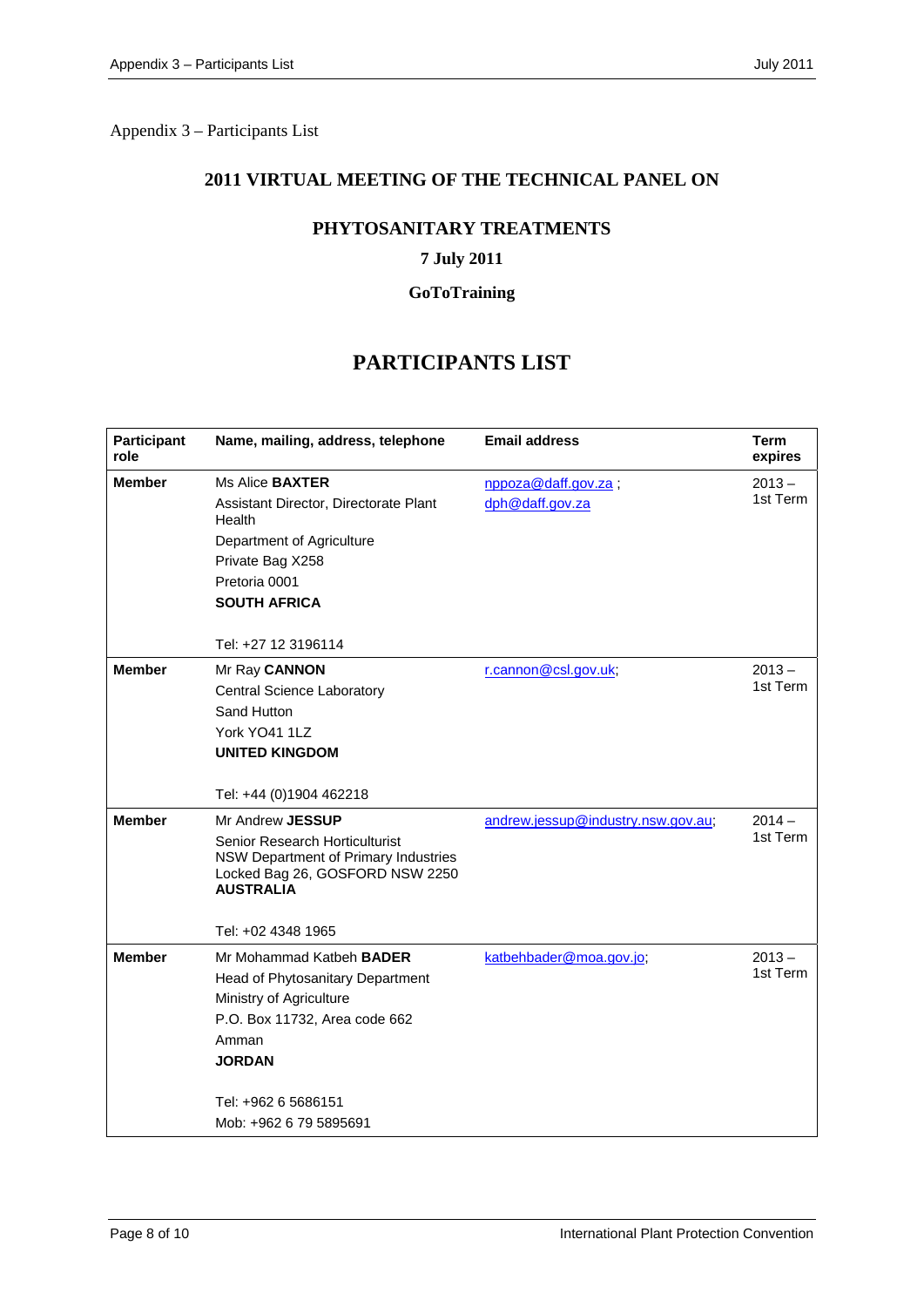| <b>Participant</b><br>role        | Name, mailing, address, telephone                                                                                                                                                                                                                             | <b>Email address</b>        | <b>Term</b><br>expires |
|-----------------------------------|---------------------------------------------------------------------------------------------------------------------------------------------------------------------------------------------------------------------------------------------------------------|-----------------------------|------------------------|
| <b>Member</b>                     | Mr Michael ORMSBY<br>Senior Adviser, Plant Risk Analysis<br><b>Biosecurity New Zealand</b><br>Ministry of Agriculture & Forestry<br>P.O Box 2526,<br>Wellington,<br><b>NEW ZEALAND</b><br>Tel: +64 4 8940486                                                  | Michael.Ormsby@maf.govt.nz; | $2013 -$<br>1st Term   |
| <b>Member</b>                     | Mr Eduardo WILLINK                                                                                                                                                                                                                                            | ewillink@eeaoc.org.ar;      | $2013 -$               |
|                                   | Estación Experimental Agroindustrial<br>Obispo Colombres,<br>P.O.Box 9,<br>Las Talitas (4101)<br>Tucumán<br><b>ARGENTINA</b>                                                                                                                                  | ewillink@arnet.com.ar;      | 1st Term               |
|                                   | Tel: +54 381-4276561 ext. 154                                                                                                                                                                                                                                 |                             |                        |
| <b>Member</b>                     | Mr Scott WOOD<br>Center for Plant Health Science<br>Technology<br>Plant Protection and Quarantine<br>Animal and Plant Health Inspection<br>Service<br>U.S. Department of Agriculture<br>1730 Varsity Drive, Suite 400<br>Raleigh, NC 27606-5202<br><b>USA</b> | Scott.Wood@aphis.usda.gov;  | $2013 -$<br>1st Term   |
|                                   | Tel: +1 919 855 7451                                                                                                                                                                                                                                          |                             |                        |
| <b>IPPC</b><br><b>Secretariat</b> | Mr Larry ZETTLER<br>920 Rahn Station Rd<br>Rincon, GA 31326<br><b>USA</b><br>Tel: (1) 912 754 9907<br>Mob: (1) 912 547 9677                                                                                                                                   | Larry.Zettler@fao.org;      | <b>NA</b>              |
| <b>IPPC</b>                       | Stephanie DUBON                                                                                                                                                                                                                                               | Stephanie.Dubon@fao.org;    | <b>NA</b>              |
| <b>Secretariat</b>                | FAO Plant Protection Service (AGPP)<br>Food and Agriculture Organization of the<br><b>United Nations</b><br>Viale delle Terme di Caracalla<br>00153 Rome<br><b>ITALY</b><br>Tel: +39 06 5705 3806                                                             |                             |                        |